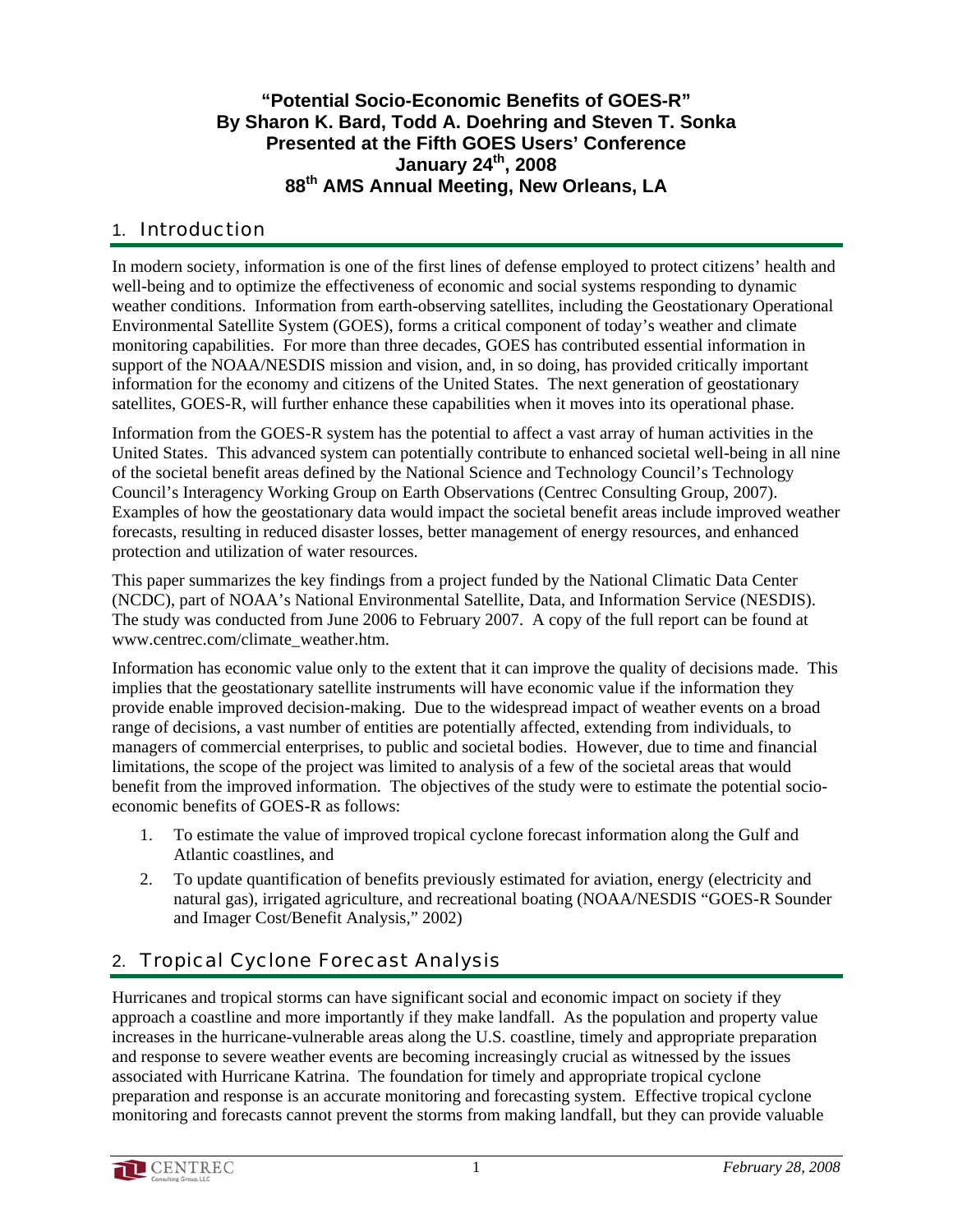information during the life of the storm to assist public and private decision-makers in determining appropriate responses for preparation and evacuation. Decisions based on tropical cyclone forecasts can save lives, reduce property damage, ease the stress placed on government response, and create more efficient commercial response.

In estimating the value of improved tropical cyclone forecasts, technological assumptions about the manner in which the improved geostationary data would impact the forecasts were made. To do this, many scientists were extensively interviewed, and existing research using data denial and data assimilation techniques with existing geostationary data were reviewed. Geostationary satellites play an instrumental role in both the tropical cyclone monitoring and forecasting processes. NOAA's Tropical Prediction Center/National Hurricane Center (NHC) employs geostationary imagery, supplemented by additional imager and sounder data and derived products, to track a hurricane and monitor its development, including intensity. In addition, the geostationary data are used in the Numerical Weather Prediction (NWP) model forecasts for hurricane tracking, intensity, storm size and structure, and rainfall prediction. These forecasts are used by the NHC forecasters for guidance when issuing their official forecasts and advisories (Figure 1).





For this analysis, the focus was on improved geostationary data generated by the GOES-R Advanced Baseline Imager (ABI) and a possible high resolution spectral sounder (HRSS). The areas in which the improved data could impact the forecasts were identified primarily as a reduction in intensity and track forecast errors; however, secondary implications could be the tightening of wind speed probability fields and improved surge forecasts. It was assumed that the improved geostationary data would ultimately result in more accurate tropical cyclone forecasts and advisories, and this would in turn impact two key areas: reduction of watch, warning and evacuation areas, and increased public response to the forecasts and advisories.

The first area of expected improvement stems from the expectation that the forecasters would have increased confidence in the analysis of the storms' current conditions and the NWP model forecasts. This would hopefully decrease the number of break points included in the watch and warning areas that are part of their official NHC forecasts and advisories (Figure 2). The NHC does not issue evacuation orders for hurricanes. Those orders are issued by local and sometimes state emergency officials. However, these officials rely on the NHC forecasts and advisories when deciding whether or not to issue evacuation orders. It is also expected that if the emergency officials have increased confidence in the tropical cyclone forecasts and advisories, a reduction in evacuation area would occur if and when such an order is issued.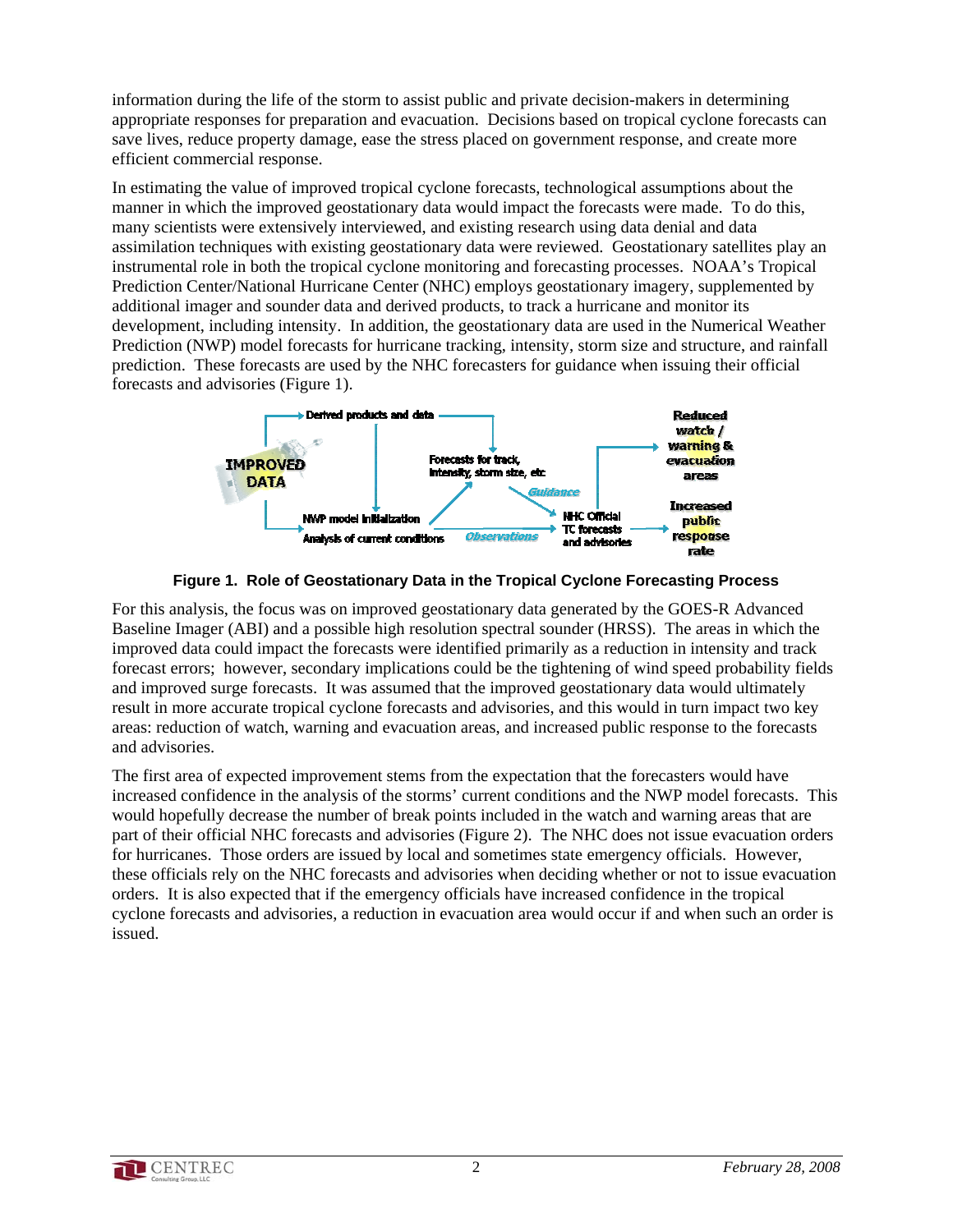

**Figure 2. Tropical Cyclone Watch and Warning Area Graphic** 

Figure 3 helps convey how the impacts of reduced warning and evacuation areas could be quantified in economic terms. The upper diagram in Figure 3 represents the world without improved geostationary data. "A" represents the average evacuation area when an evacuation has been ordered in the event of a tropical cyclone, and "B" represents the average warning area when a tropical cyclone warning has been issued. The lower diagram shows how improved geostationary data and tropical cyclone forecasts could impact these areas by reducing both the evacuation and warning areas, resulting in fewer citizens and businesses affected by the advisories and the evacuation orders.



**Figure 3. Illustration of Effects of Improved Tropical Cyclone Forecasts** 

This very general depiction would vary greatly depending on the actual location and the pending tropical cyclone event. The size of these areas is proportional to the severity or expected storm surge of the impending storm. As the expected storm surge of the event increases, the magnitude of the areas affected also increases. For example, the evacuation may be minimal or nonexistent for a tropical storm but would be significantly larger for a severe (category 4 or 5) hurricane.

The second expectation of improved tropical cyclone forecasts is increased public response to the tropical cyclone forecasts and advisories. Several studies of the public's response to hurricanes were reviewed and many social scientists were interviewed to develop the assumptions for how the public might respond to more accurate forecasts and advisories.

Two types of economic activity were included in the analysis: 1) protective actions for property (both residential and commercial); and 2) evacuation of individuals residing in the direct path of the storm. The protection and evacuation actions have both costs and benefits, and both economic impacts are assessed in this analysis. The benefits of protecting property are reduced damage to the property from the storm but this benefit comes at the cost of materials and labor. Evacuation has direct costs in terms of fuel, lodging, and food away from home. The benefits of evacuating are the reduced risk of personal injury and loss of life.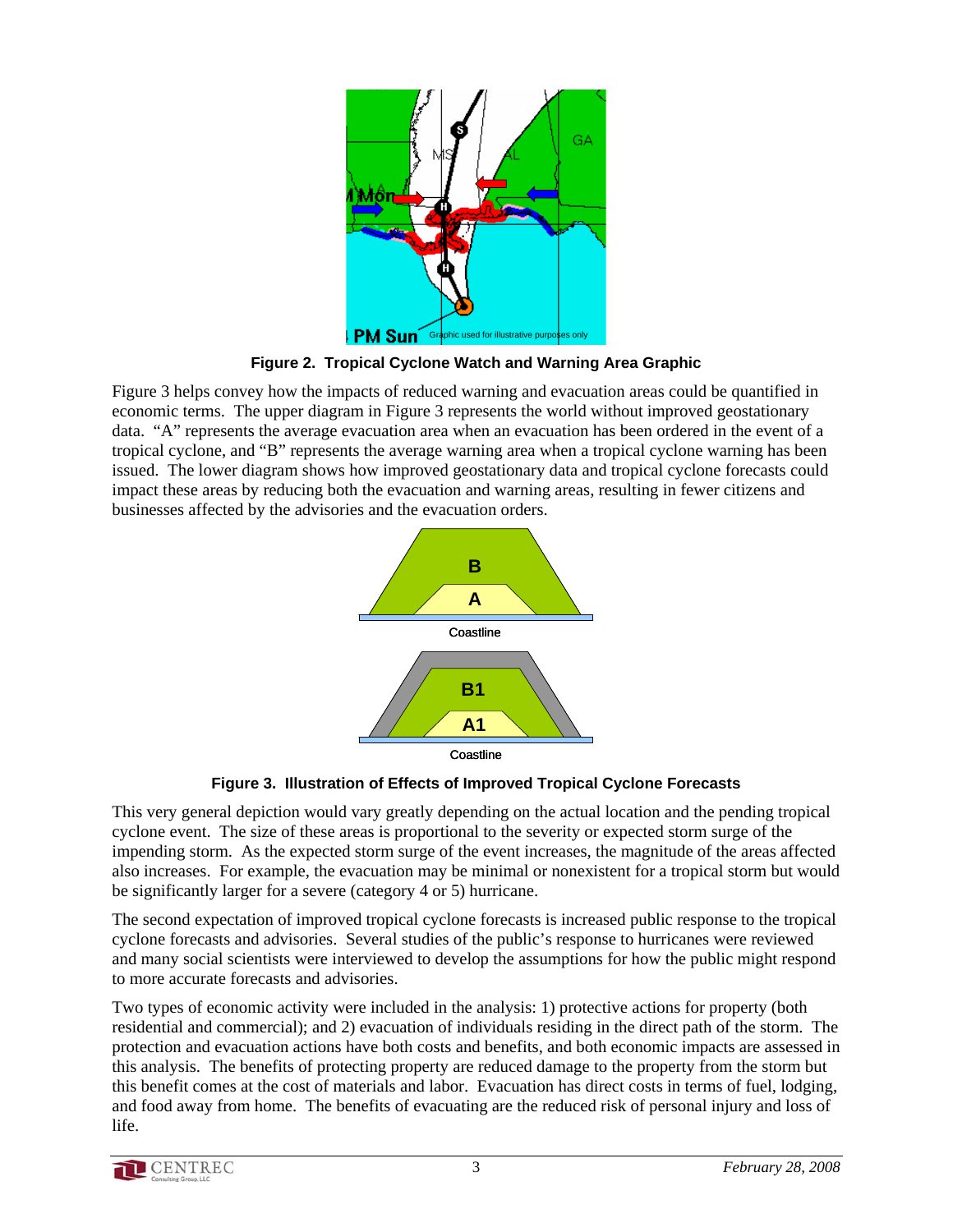It was assumed that increased public responsiveness would result in higher protection and evacuation rates in the warning and evacuation areas, therefore increasing protection and evacuation costs, respectively (Figure 4). However, total property damage and economic loss stemming from lower loss of life and injuries would decline. In addition, with a reduced evacuation area, overall evacuation costs would decline. As a result, positive net economic effects for these three economic activities are generated.



**Figure 4. Net Economic Effects of Increased Public Response to Improved Tropical Cyclone Forecasts**

While the analysis of the economic impact of individual hurricanes is event-specific, the impact of improved tropical cyclone forecasts should be realized on a continual basis, both in terms of geographic and time coverage. To implement the methodology, the Tropical Cyclone Forecast Valuation Tool (TCFVT) was developed as part of this study. The economic and technological assumptions can be changed in this model, thus permitting sensitivity analysis of several key parameters.

In terms of geographic coverage, the impact of improved tropical cyclone forecasts on the Atlantic and Gulf coastlines was considered. In reference to time coverage, it was recognized that tropical cyclones are not in the vicinity or do not make landfall every year. To accommodate the geographic and temporal dimensions of this analysis, the probabilities developed by the US Landfall Probability Project were used in the TCFVT to quantify the benefits on an annual basis (Figure 5)<sup>1</sup>. This project has compiled a database of probabilities of tropical cyclones being in the vicinity or hitting the Atlantic and Gulf coastline and bordering counties based on data provided by the NHC. The database contains county-level probabilities of landfall or being in the vicinity for three storm categories: (1) tropical storms; (2) Saffir-Simpson (S-S) Category 1 and 2 hurricanes; and (3) S-S Category 3, 4 and 5 hurricanes.

 $\overline{a}$ 1 The project's web site is http://www.e-transit.org/hurricane/welcome.html.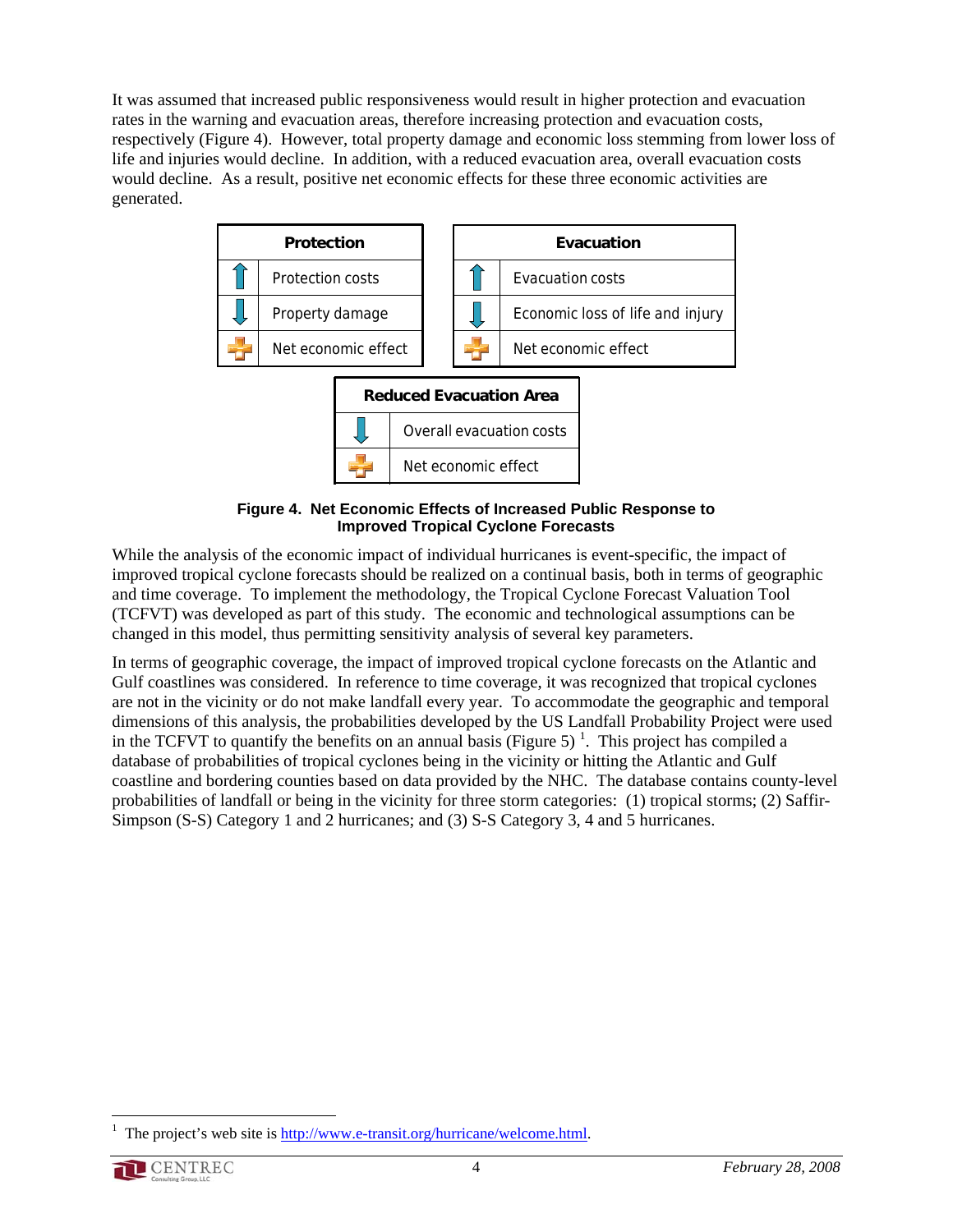

**Figure 5. United States Landfall Probability Project Database**

Due to the flexibility in the model, eight scenarios were considered using different technological and public response rate assumptions. While results from the eight scenarios are summarized and presented in the full report, only two are summarized in this paper.

The first scenario is called the "Base Case" scenario. The instrument of focus is the ABI, and the scenario represents the scientists' and analysts' approximations of how the improved geostationary data would impact tropical cyclone forecasts. It was estimated that these conservative assumptions would reduce the watch/warning and evacuation areas by 5% (Table 1). In addition, it was expected that the public's responsiveness to the advisories would increase protection and evacuations in the applicable areas, and unnecessary evacuations outside of the evacuation-ordered areas would be reduced.

The second scenario is referred to as the "Enhanced Technology" scenario. This case considers data from both the ABI and an instrument with more accurate technology performance such as an HRSS. These assumptions generate more aggressive estimates of how the improved geostationary data would impact tropical cyclone forecasts. The resulting estimation is a 15% reduction in the watch/warning and evacuation areas, triple of the Base Case scenario, and increased public responsiveness to the forecasts and advisories are expected.

|                                                 | <b>Base Case</b><br>(ABI)                | <b>Enhanced</b><br><b>Technology</b><br>(ABI plus HRSS)                                                  |  |
|-------------------------------------------------|------------------------------------------|----------------------------------------------------------------------------------------------------------|--|
| Instrument focus                                | ABI                                      | ABI plus more accurate<br>technology performance such<br>as a high resolution spectral<br>sounder (HRSS) |  |
| Improved GEO data's<br>impact on TC forecasts   | Analysts' most<br>conservative estimates | More aggressive estimates <sup>2</sup>                                                                   |  |
| Impact on watch/warning<br>and evacuation areas | 5%                                       | 15%                                                                                                      |  |

#### **Table 1. Summarized Technological Impacts of Improved Geostationary Data on Tropical Cyclone Forecasts**

Only two of eight different scenarios considered in the report are presented.

The assumptions made for this scenario are intentionally aggressive values and are not based on social behavior or scientific evidence due to the limited research on this topic. Nonetheless, while these assumptions might not be scientifically expected today, they are meant to illustrate the potential benefits if proved true in the future.

In addition to different technological and responsiveness assumptions, the analysis considered different economic parameters such as expected population growth rates, inflation, and various discount rates. The results using the different economic parameters are presented in detail in the full report (Centrec Consulting Group, 2007). However, Table 2 highlights the results of the two scenarios just described at a 7% discount rate with no inflation and a 1.5% annual population growth. The first set of numbers shows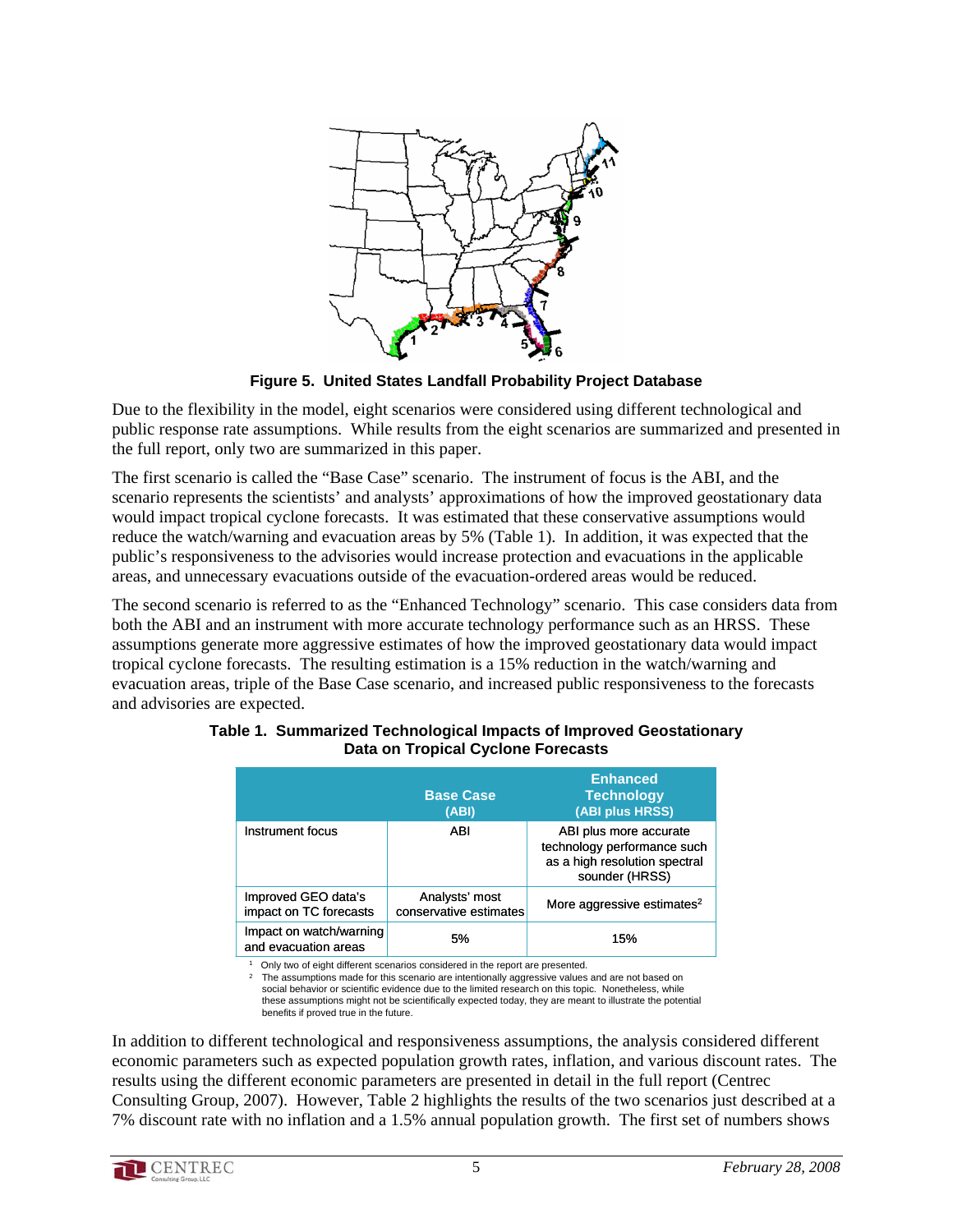non-discounted net benefits for a single year, while the following line reports the total Net Present Value (NPV) for the expected life-time of the satellite series. The NPV benefits for the scenario with the ABI only are estimated at \$2.4 B while the total NPV benefits almost doubles to \$4.3 B for the Enhanced Technology scenario.

The benefits are also considered on a per coastline mile basis. The net benefits per mile have similar relative levels compared to the total benefits, but help put the benefits in context of the relevant geographic area of the Atlantic and Gulf coastlines.

| <b>Total Net Benefits</b>                            | <b>Base</b><br>Case<br>(ABI) | <b>Enhanced</b><br><b>Technology</b><br>(ABI plus HRSS) |
|------------------------------------------------------|------------------------------|---------------------------------------------------------|
| Non-discounted net benefits for the single year 2015 | \$452 M                      | \$814 M                                                 |
| Total NPV <sup>1</sup> benefits for 2015 - 2027      | \$2,376 M                    | \$4,278 M                                               |
| <b>Per Coastline Mile</b>                            |                              |                                                         |
| Non-discounted net benefits for the single year 2015 | \$130 K                      | \$233 K                                                 |
| Total NPV <sup>1</sup> benefits for 2015 - 2027      | \$690 K                      | \$1.227 K                                               |

#### **Table 2. Net Economic Benefits from Improved Tropical Cyclone Forecasts**

1 NPV – Net Present Value discounted at 7% with 1.5% population growth and no inflation

## 3. Cost-Benefit Analysis

The second part of the analysis consisted of updating a 2002 study of four economic sectors where the higher quality geostationary data are expected to increase the accuracy of the applicable forecasts (NOAA/NESDIS "GOES-R Sounder and Imager Cost/Benefit Analysis," 2002). The original analysis, referred to as CBA, included benefits attributed to both the Advanced Baseline Imager (ABI) and the Hyper-spectral Environmental Suite (HES) sounder because it was on the instrument platform at that time. Benefits accruing from both instruments were updated in this analysis. The four economic sectors and the expected benefits from improved geostationary data are:

- 1. Aviation fewer weather-related flight delays and airline incidences with volcanic plumes
- 2. Energy (electricity and natural gas) improved production and distribution of electricity and natural gas
- 3. Irrigated agriculture increased efficiency in irrigated water usage in agriculture
- 4. Recreational boating higher protection rates for recreational boats in the event of a tropical storm or hurricane

The energy sector is poised to reap the largest economic benefits of these four sectors with a potential gain of \$2.6 B over the lifetime of the satellite series (Figure 6). The effects of the improved forecasts on all four economic sectors are estimated to result in total NPV benefits of \$4.6 B over the lifetime of the GOES-R satellite series.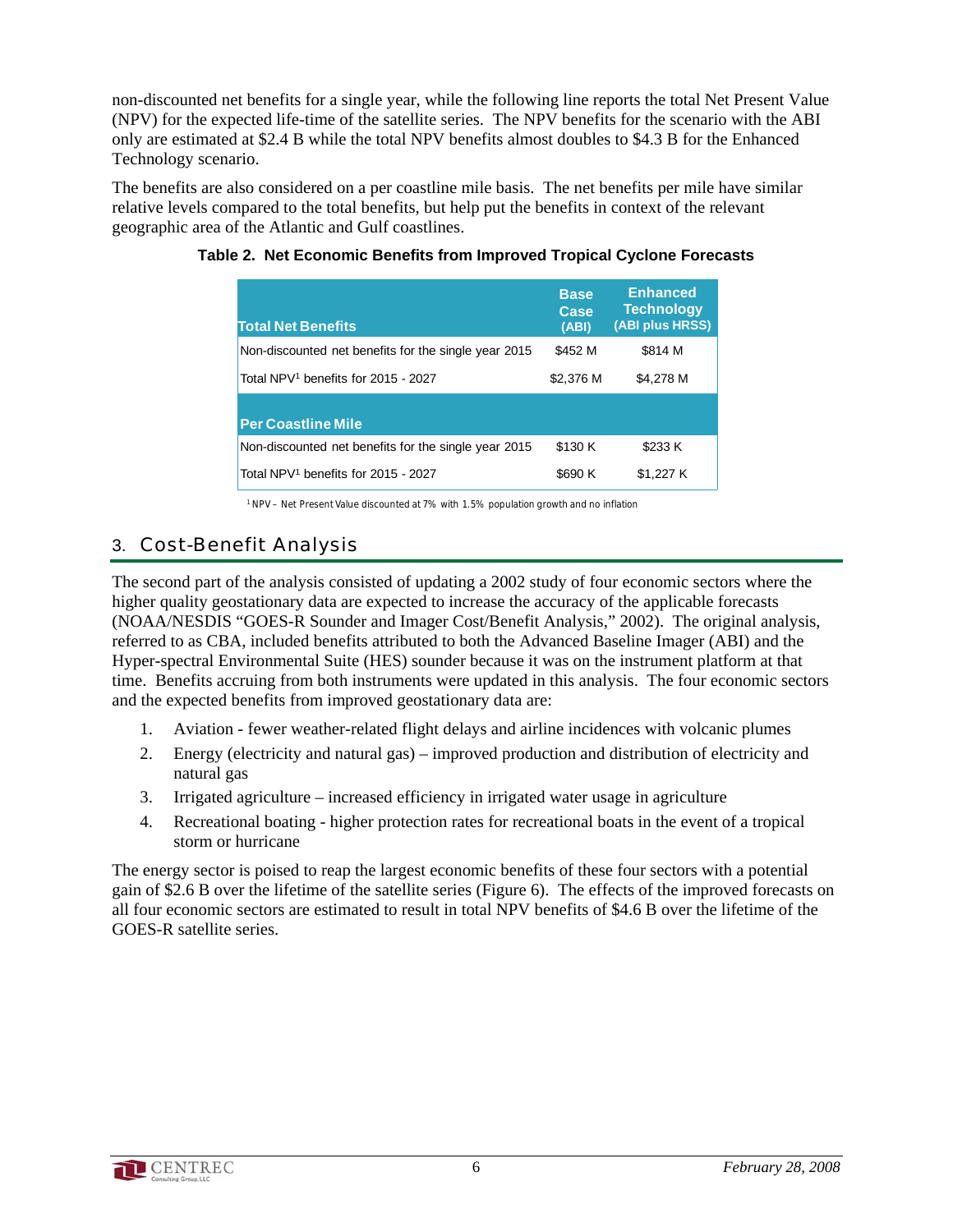

**Figure 6. Updated CBA Benefits for GOES-R**

## 4. Summarized Benefits

Since the original CBA evaluated the ABI and HES sounder, several scientists were consulted to help estimate the benefits related to each instrument separately. The total NPV benefits attributed to the ABI data for both analyses (improved tropical cyclone forecasts and the CBA) are \$4.6 B while the benefits attributed to improved sounder data for both analyses are \$4.2 B, totaling almost \$9 B for both analyses and instruments (Figure 7). These socio-economic benefits are the estimated benefits above and beyond the current GOES system.



<sup>1</sup> Discounted at 7%



# 5. Concluding Remarks

This analysis indicates that additional socio-economic benefits for improved tropical cyclone forecasts and only four economic sectors due to the ABI are about \$4.6 B, while benefits stemming from improved sounder data are estimated to be \$4.2 B, totaling almost \$9 B. While these economic estimates convey significant and broad economic impacts, the reported benefits most likely understate the potential total benefits of the GOES-R system. First, conservative assumptions relative to the effect of improved geostationary data on potential benefits are consistently employed throughout the analysis.